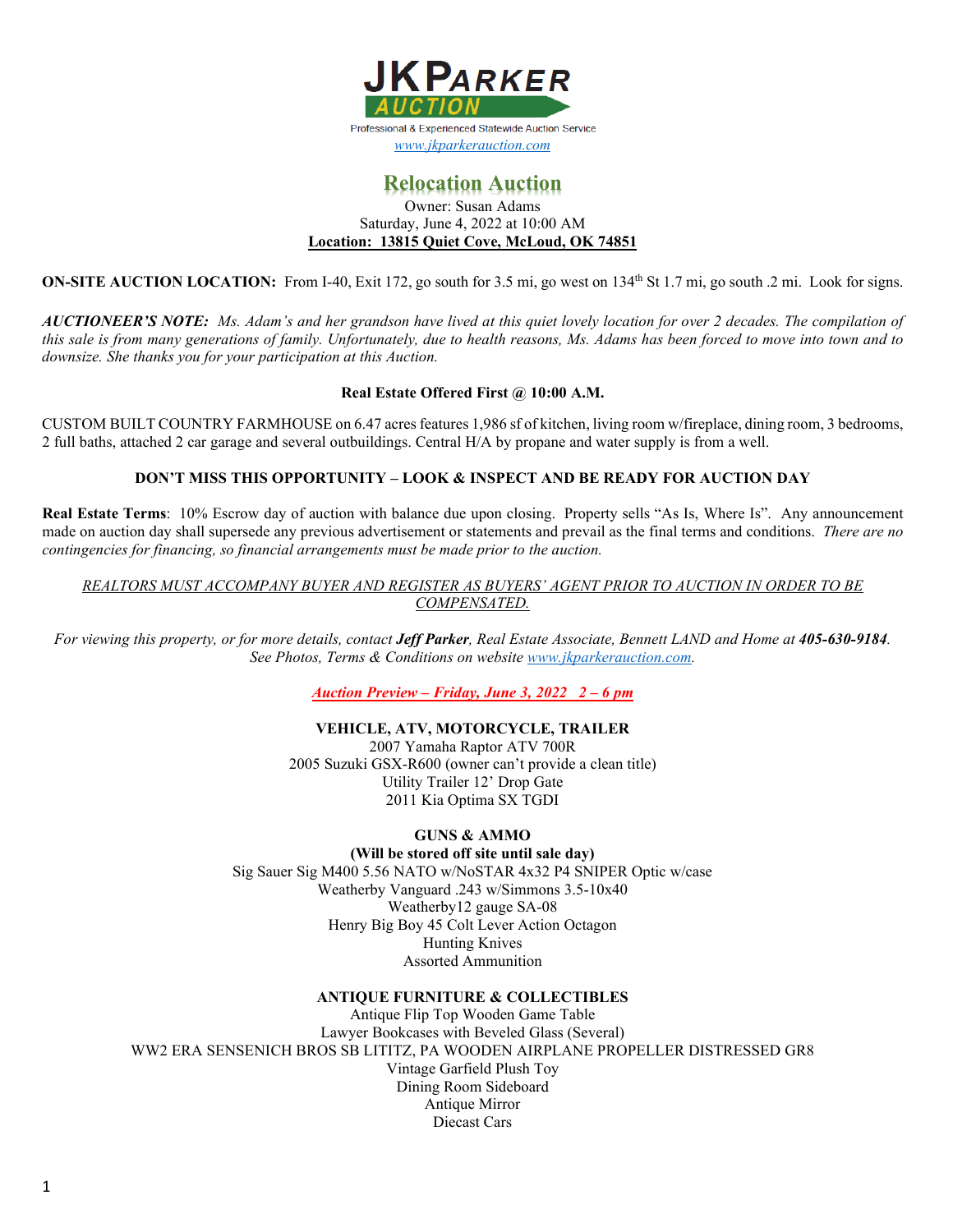Antique China Cabinet with Fretwork, Burl Drawer and Shelves Vintage Books – Bobby Benson H-Bar-O Ranch Spindle Leg Table Antique Drop-Down Secretary Desk with Hutch Old LPs Roll Top Desk Antique Jewelry

#### **FURNITURE & HOUSEHOLD ITEMS**

Cherry Wood Chest & Dressing Table Blonde Bedroom Set with Canopy Frigidaire Upright Freezer Whirlpool Swash Express Clothing Care System Pots/Pans Silverware Utensils China Green Glassware Milk Glass/Cut Glass/Leaded Glass China Cabinet Buffet 4 Poster King Bedroom Set Upright Desk Mantle Clock Bar Stools Bookcases Full Bed w/Dresser Small Tables Curio Display Cabinet

# **TOOLS**

Ladders Craftsman Tool Chest Hand Tools Earthquake Auger Chipper Shredder Black Max 13 HP Generator Delta Table Saw (new) Delta Compound Miter Saw (new) Delta Dust Collector (new)

#### **OUTDOORS**

John Deer Z910A 54" Mower (2) Storage Buildings Smoker Lawn Furniture Wrought Iron Furniture Rocks, Bricks, Paving Stones Push Lawnmower Concrete Flowerpots & Birdbaths Canopy Wicker Chair Rototiller Yard Machine

#### **MISC. &**

Piano Telescope Stereo System VCRs & DVDs 3D Flat Screen TV Pet Carriers